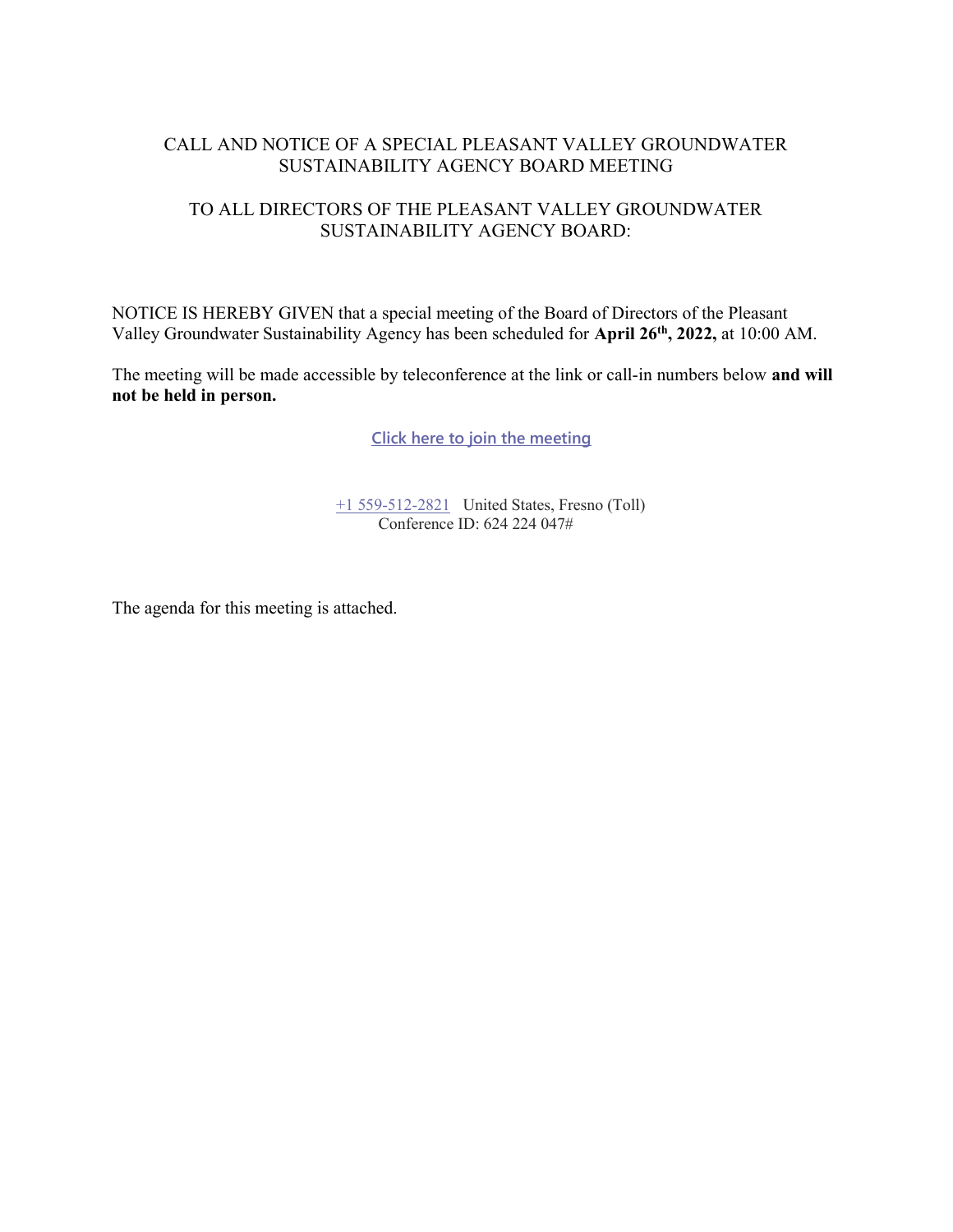

## AGENDA

#### SPECIAL MEETING OF THE BOARD OF DIRECTORS PLEASANT VALLEY GROUNDWATER SUSTAINABILITY AGENCY

**And made accessible by teleconference at the link or call-in numbers:**

**[Click here to join the meeting](https://teams.microsoft.com/l/meetup-join/19%3ameeting_YzE4MGEyYjEtM2ZhZS00OGRmLTg2ZjAtODg5MmI2Nzg5ODMx%40thread.v2/0?context=%7b%22Tid%22%3a%22a6cf659f-2360-4ff9-9e8d-045f48434ada%22%2c%22Oid%22%3a%225aeb912a-1b48-4d0b-94f5-be7893f4a09c%22%7d)**

[+1 559-512-2821](tel:+15595122821,,85232084# ) United States, Fresno (Toll) Conference ID: 624 224 047#

## **April 26, 2022, at 10:00am**

## **CALL TO ORDER-PVGSA MEETING.**

ROLL CALL. A roll call will be executed to identify a quorum of the PVGSA Board of Directors.

PUBLIC COMMENT. The Board of Directors welcomes participation in Board meetings by the public. The public may address matters under the jurisdiction of the Board that have not been included in the agenda. However, California Law prohibits the Board from acting on any matter that is not on the posted agenda unless the Board of Directors determines that it is an emergency or one of the other situations specified in Government Code section 54954.2. The Chairman may limit the total amount of time allocated for public testimony on issues for each individual speaker. Public Comment is available to anyone on the teleconference or by emailing comments to ekizer@ppeng.com. The comments will be read into the teleconference if received by email.

POTENTIAL CONFLICTS OF INTEREST. Any Board member who has a potential conflict of interest may now identify the item and recuse himself or herself from discussing and voting on the matter. (FPPC § 87105.)

1. TELECONFERENCE FINDINGS. Discuss and take action on findings and arrangements needed to utilize alternative teleconference requirements during a state of emergency pursuant to Government Code Section 54953, as amended by Assembly Bill 361. Adopt Resolution.

#### 2. CORRESPONDENCE.

3. CONSENT CALENDAR. The Board will review, discuss, and vote to approve the following matters. The Board will take these issues as one vote to approve all items, unless a Director removes any item for independent consideration.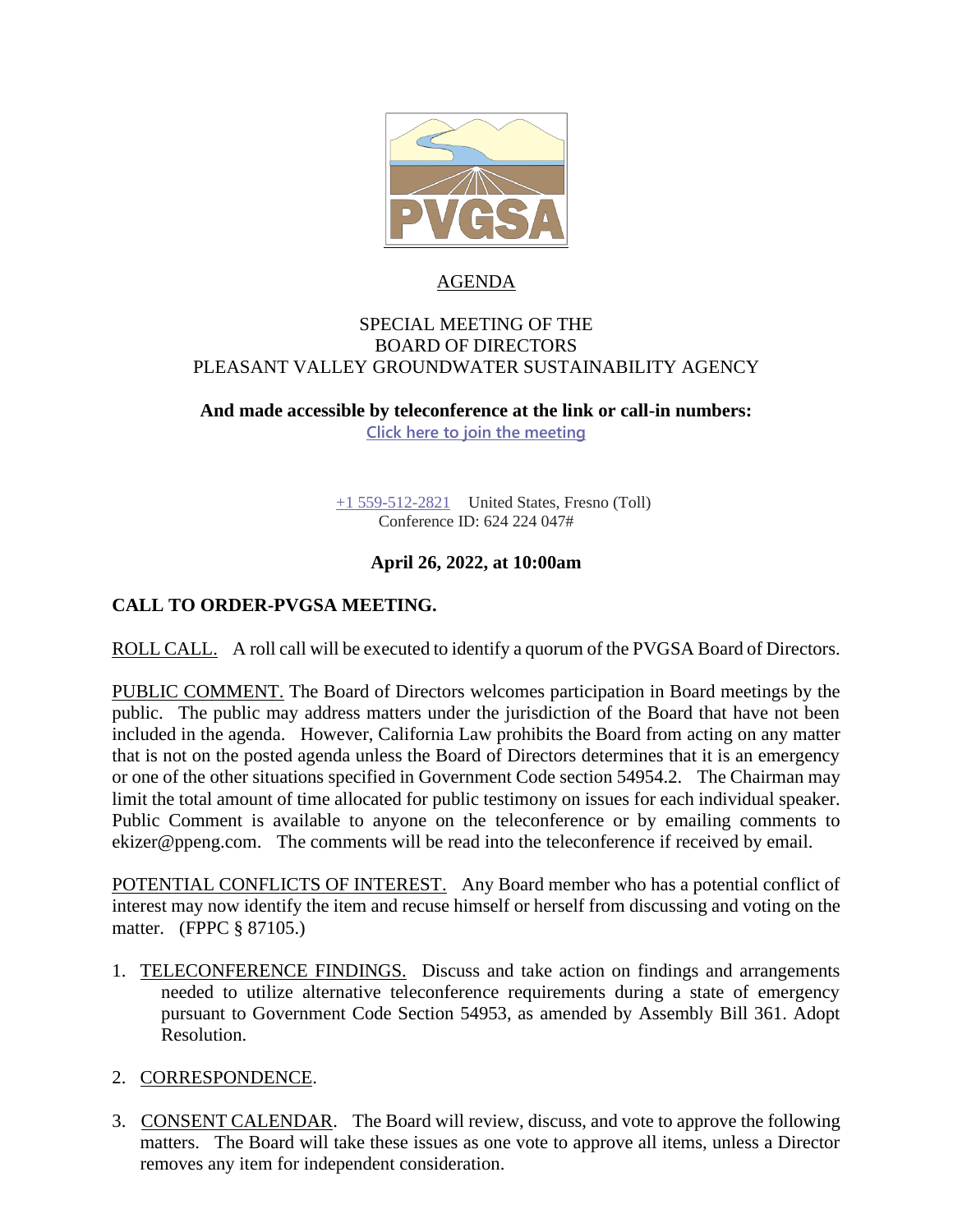

- A. Approval of Minutes. **ACTION ITEM**. The Board may review and approve the minutes from the following Board meetings:
	- *i.* Special Meeting of October 15, 2021
	- *ii.* March 22, 2022

4. ADMINISTRATIVE. The Board may discuss the following with regard to administrative duties. **ACTION ITEMS**.

- A. Financials. The Board may review, discuss, and approve a variety of matters related to the Agency's financial status including:
	- *i.* Review and Ratify Paid Checks Review and possibly approve checks written from March  $15<sup>th</sup>$ , 2022, through April  $15<sup>th</sup>$ , 2022.
	- *ii.* Review Statements
		- a. Balance Sheet (as of March  $31<sup>st</sup>$ , 2022)
		- b. Profit and Loss Statement (July  $1<sup>st</sup>$ , 2021, through March  $31<sup>st</sup>$ , 2022)
	- *iii.* Review and Approve Invoices
		- a. Review and approval of Check Register
- B. Contracts. The Board may review, discuss, and approve a variety of matters related to the Agency's current contracts including:
	- *i.* Consultant Contracts- The Board may discuss and consider establishing GSA Contracts with consultants.
		- a. Provost & Pritchard
		- b. Ken Schmidt & Associates
		- c. Kahn, Soares & Conway, LLP
		- d. Pacific Farm Management
- C. Insurance. The Board will discuss and consider the purchase insurance for the GSA and its Directors.
	- *i.* **ACTION**: The Board may vote to obtain insurance for the GSA.
- D. Metering Policy. The Board will review and discuss the implementation of the Metering Policy (approved March 22, 2022) including the following:
	- *i.* Consider adoption of a First Amendment to Metering Policy **ACTION ITEM**.
	- *ii.* Billing practices
	- *iii.* Landowner notices for non-compliant parties
- E. Proposition 218 Hearing. The Board may discuss the following with regard to the Proposition 218 Hearing on May  $17<sup>th</sup>$ , 2022:
	- *i.* Updates from legal counsel
	- *ii.* Invoices for well registrations
- F. Regular Board Meetings The Board may discuss the scheduling of Board meetings including:
	- *i.* Dates of upcoming Board meetings
	- *ii.* Remote or in-person meetings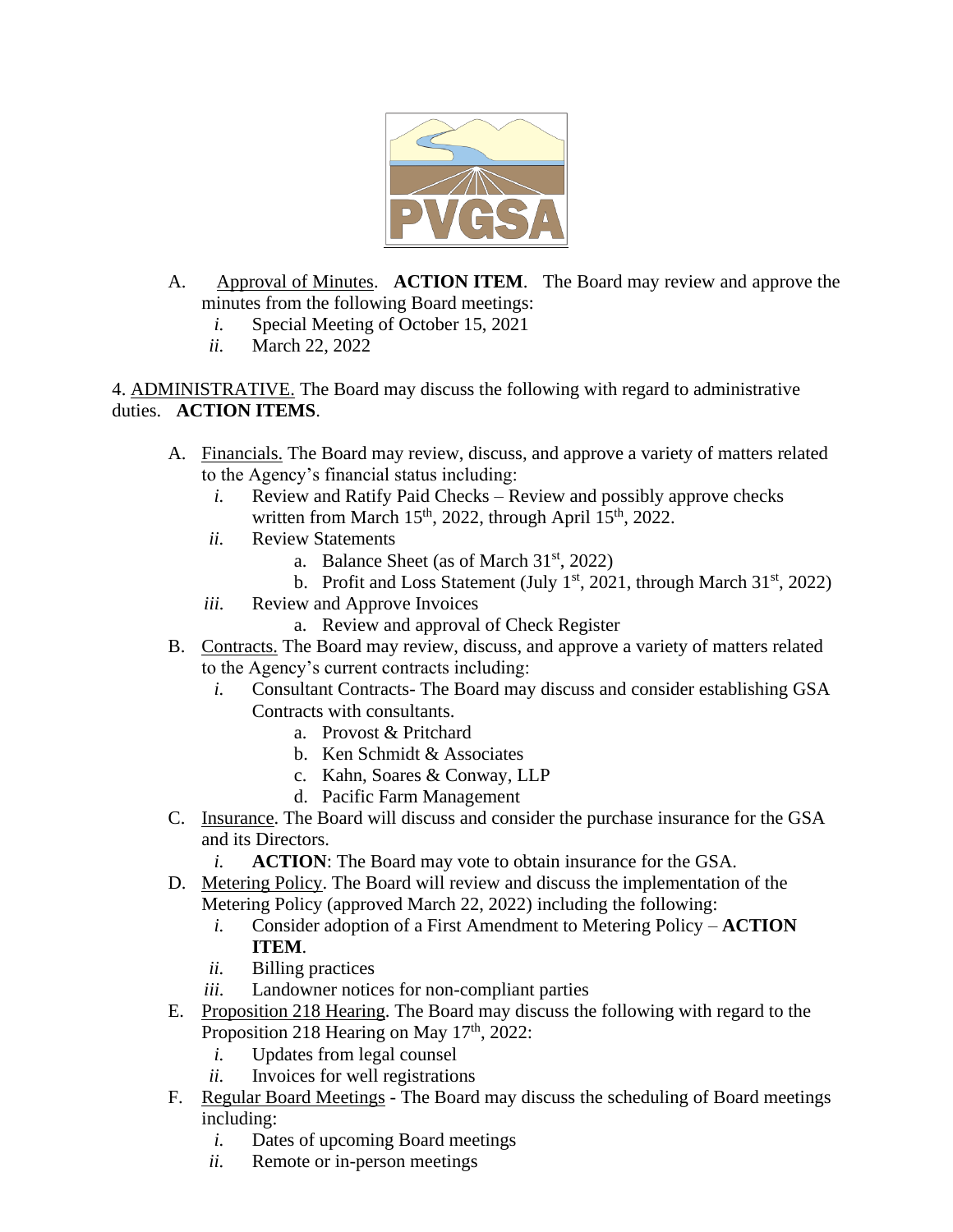

5. COMMITTEE UPDATES. The Committees (Finance & Administrative and Water Policy) may provide a report and/or a recommendation to the Board on the following matters or matters discussed at Committee meetings, and the Board may take action to approve any recommendations made in connection with such matters.

- A. F & A Committee
	- a. Committee report if applicable
- B. Water Policy Committee
	- a. GSP Implementation.
		- i. GSP submittal update
		- ii. Monitoring update regarding groundwater levels and flowmeter readings
		- iii. Update regarding landowner meetings and maps
		- iv. Ground surface elevation & subsidence measurement collection
	- b. Governor Executive Order N-7-22. The Board may discuss the following with regard to the Executive Order. **ACTION ITEMS.**
		- i. Development of policy regarding replacement wells in response to the Executive Order N-7-22. The Board may choose to consider the points discussed by the Water Policy Committee.
		- ii. Development of procedures in the interim if the GSA receives a request for replacement wells from Fresno County.

6. OUTSIDE COUNCIL'S REPORT The Agency's outside Council will report to the Board on the following matters and the Board may take action to approve any recommendations made in connection with such matters:

A. Update from Legal Counsel.

7. ENGINEER'S REPORT. The Agency's consulting engineer or Hydrogeologist will provide a report on the following matters and the Board may take action to approve any recommendations made in connection with such matters:

A. Update from Provost & Pritchard if applicable.

8. HYDROGEOLOGIST'S REPORT. The Agency's consulting engineer or Hydrogeologist will provide a report on the following matters and the Board may take action to approve any recommendations made in connection with such matters:

A. Update from KDSA if applicable.

9. DIRECTOR COMMENTS. The Board may discuss other items as permitted by the California Government Code.

# **ADJOURN AS THE PVGSA BOARD MEETING.**